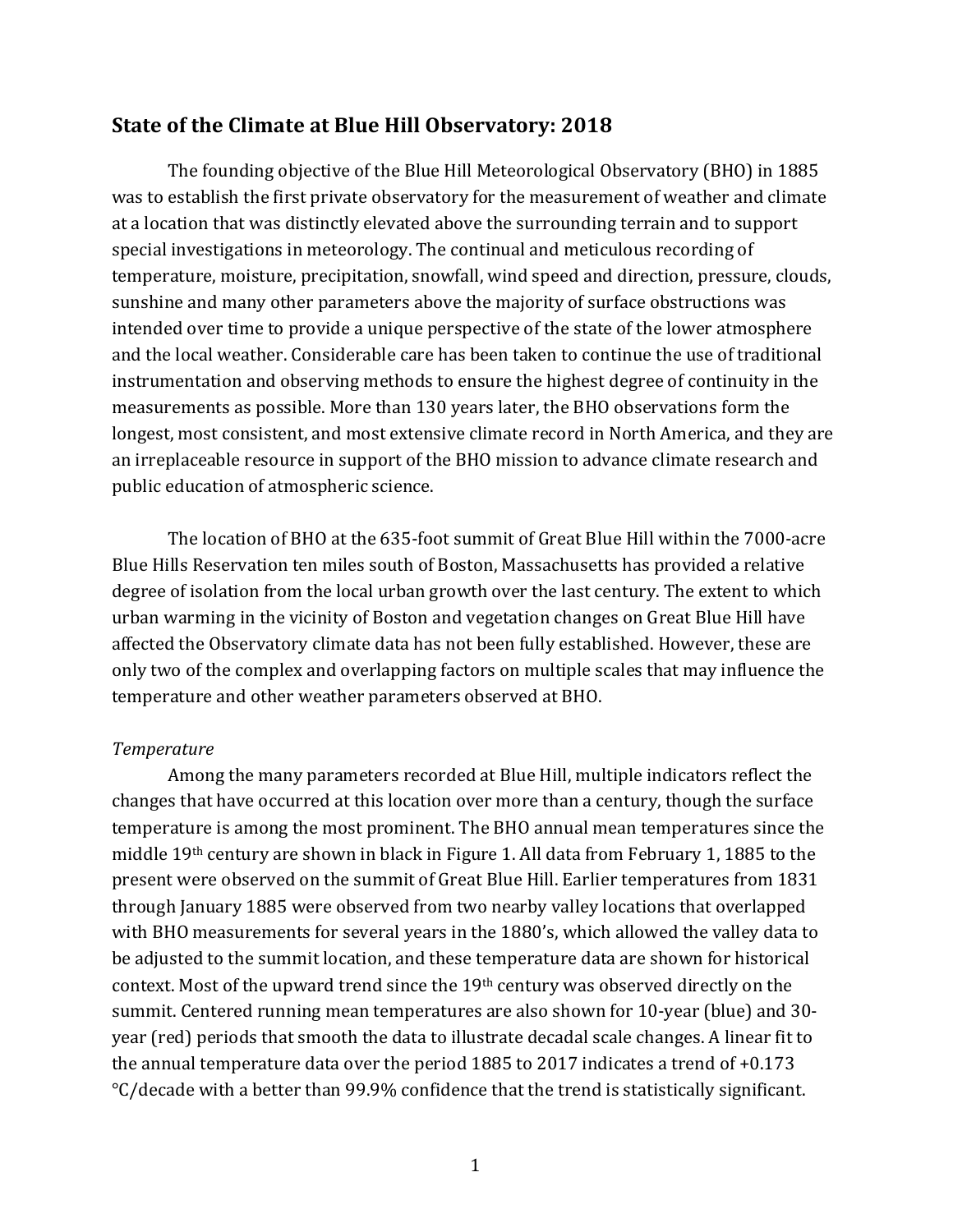

**Figure 1.** Blue Hill Observatory annual mean temperature (black, histogram) from measurements taken on the summit of Great Blue Hill (1885-present) and adjusted to the summit from two nearby surrounding locations (1831-1884). Units are labeled in degrees Celsius and degrees Fahrenheit. Centered running means are also shown for 10-year (blue, solid) and 30-year (red, dashed) periods.

The most recent BHO 30-year (1988-2017) mean temperature of 9.6 °C (49.3 °F) is the highest on record, and the 30-year running mean has increased by 2.2  $\degree$ C (4.0  $\degree$ F) since the late 19<sup>th</sup> century. Looked at another way, nine of the ten warmest years on record since 1885 have occurred since the early 1990's including the warmest year, 2012, which averaged 10.9 °C (51.7 °F). The occurrence of extreme temperatures has also shifted in recent decades. Since 1990, there have been 135 new daily high maximum temperature records, while during this time only 20 new daily low minimum temperature records were observed. In addition, ten of the twelve months have been the warmest on record over the last 20 years, while only one month has been the coldest on record over the last 80 years.

A comparison is shown in Figure 2 of BHO temperature trends to those observed at larger spatial scales as 10-year running means for a range of scales from local to global. The mean temperatures in Figure 2 are plotted as differences from the 1901-2000 average for the entire globe and the globe over land areas only, for the United States, for the Northeast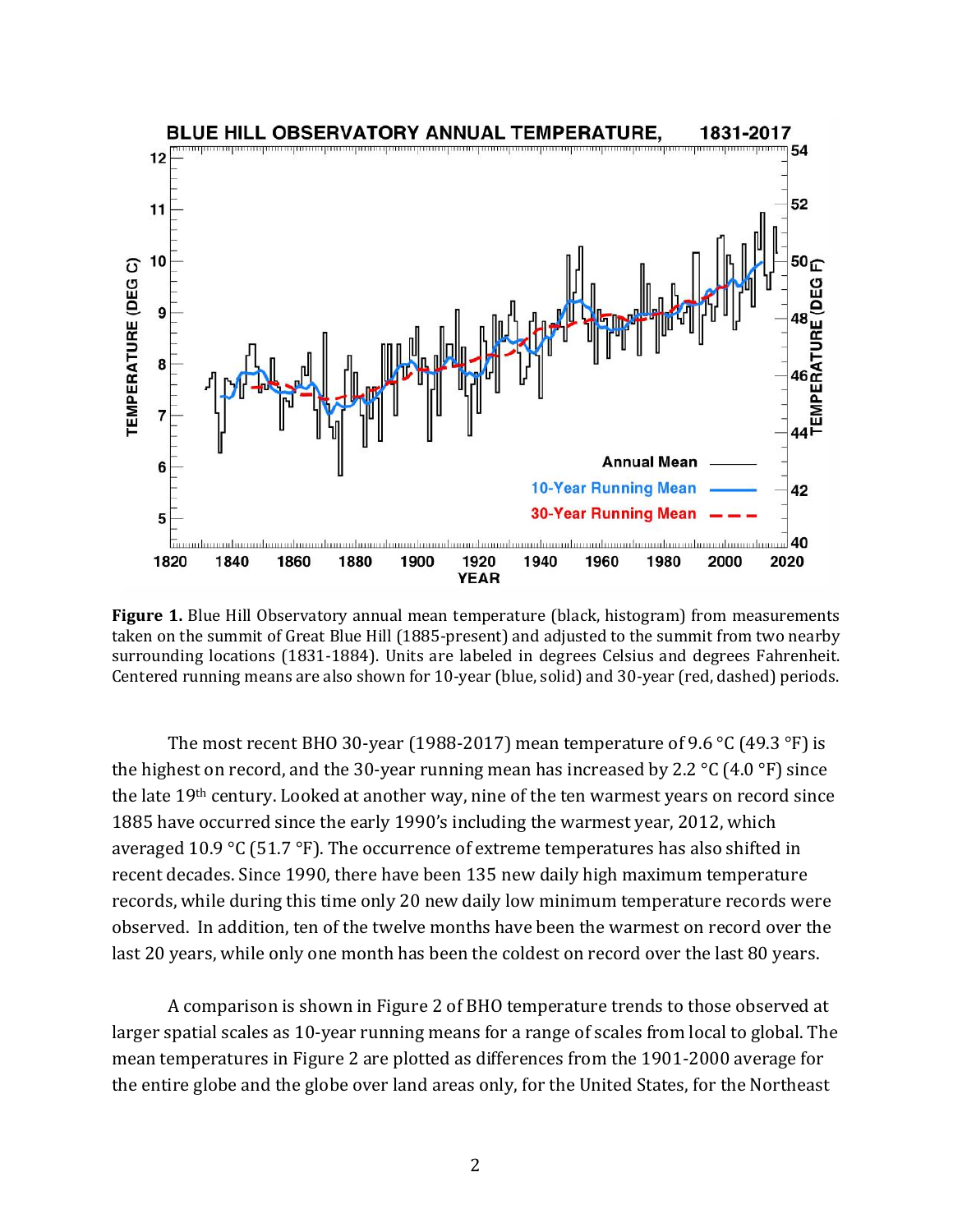

**Figure 2.** Temperature anomalies relative to 1901-2000 plotted as 10-year running means for multiple spatial scales. Units are in degrees Celsius. Global, national and state temperature data are courtesy of the National Centers for Environmental Information (NCEI) and the Northeast Regional Climate Center (NRCC).

Region (New England, New York, New Jersey, Pennsylvania, Delaware, Maryland, and West Virginia), for southern New England (MA, CT and RI) and for Blue Hill.

All mean temperatures in Figure 2 at the national, regional and local scales are derived from the average of the daily maximum and minimum temperatures. At the global scale, the temperature has increased by about 1.2  $\degree$ C (2.2  $\degree$ F) since 1880, or about +0.092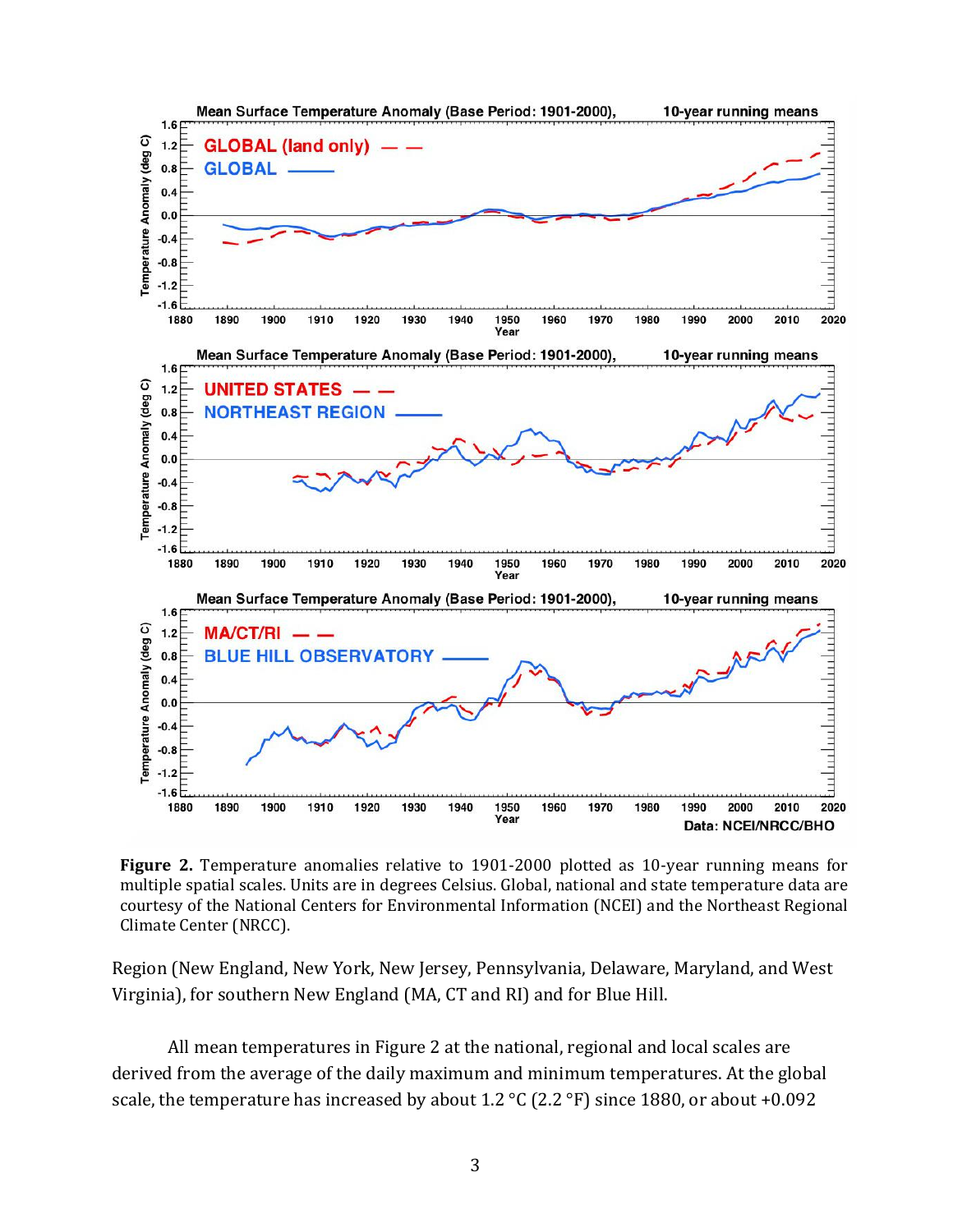$\degree$ C/decade (for the period 1880 to 2012 as stated in the Fifth Assessment Report of the Intergovernmental Panel on Climate Change). Slightly larger increases are seen over global land areas only relative to the entire globe. At the local scales, larger temperature rises have been observed over this time with more inter-decadal variability than at the global scale. While increases during the 1930's were observed at all scales, a period of warmer temperature in the 1950's was more pronounced on local scales. Since 1980, a steady rise in temperature with short interruptions has been observed at all scales.



**Figure 3.** Temperature anomalies for the Blue Hill Observatory relative to 1901-2000 plotted as 10-year running means for average daily maximum (red, dashed) and daily minimum (blue, solid) temperature. Units are in degrees Celsius.

Examining the relative changes in the average daily maximum and daily minimum temperatures over a long period can provide additional insight on temperature variations. Figure 3 shows the 10-year running means of the annual average BHO daily maximum (red) and daily minimum (blue) temperature plotted as differences from their 1901-2000 means. Although the increases over the whole period of record are similar for each parameter (in excess of 2.0  $\degree$ C), the average minimum temperature shows a slightly larger increase since the middle  $20<sup>th</sup>$  century than the average maximum. In addition, maximum temperature shows larger decadal variations compared to minimum temperature, in particular during the 1920's and 1950's.

The science community has attributed the recent rise in global temperature to human activity with a great deal of certainty, and this "greenhouse warming" due to increasing carbon dioxide from the burning of fossil fuels is consequently a contributing factor in ongoing temperature changes at BHO. However, the specific causes of the much larger regional increase in temperature observed at Blue Hill remain under investigation. The goal of the BHO climate record is to continue to provide a reliable, accurate and invaluable historical context in which to improve our understanding of Earth's climate.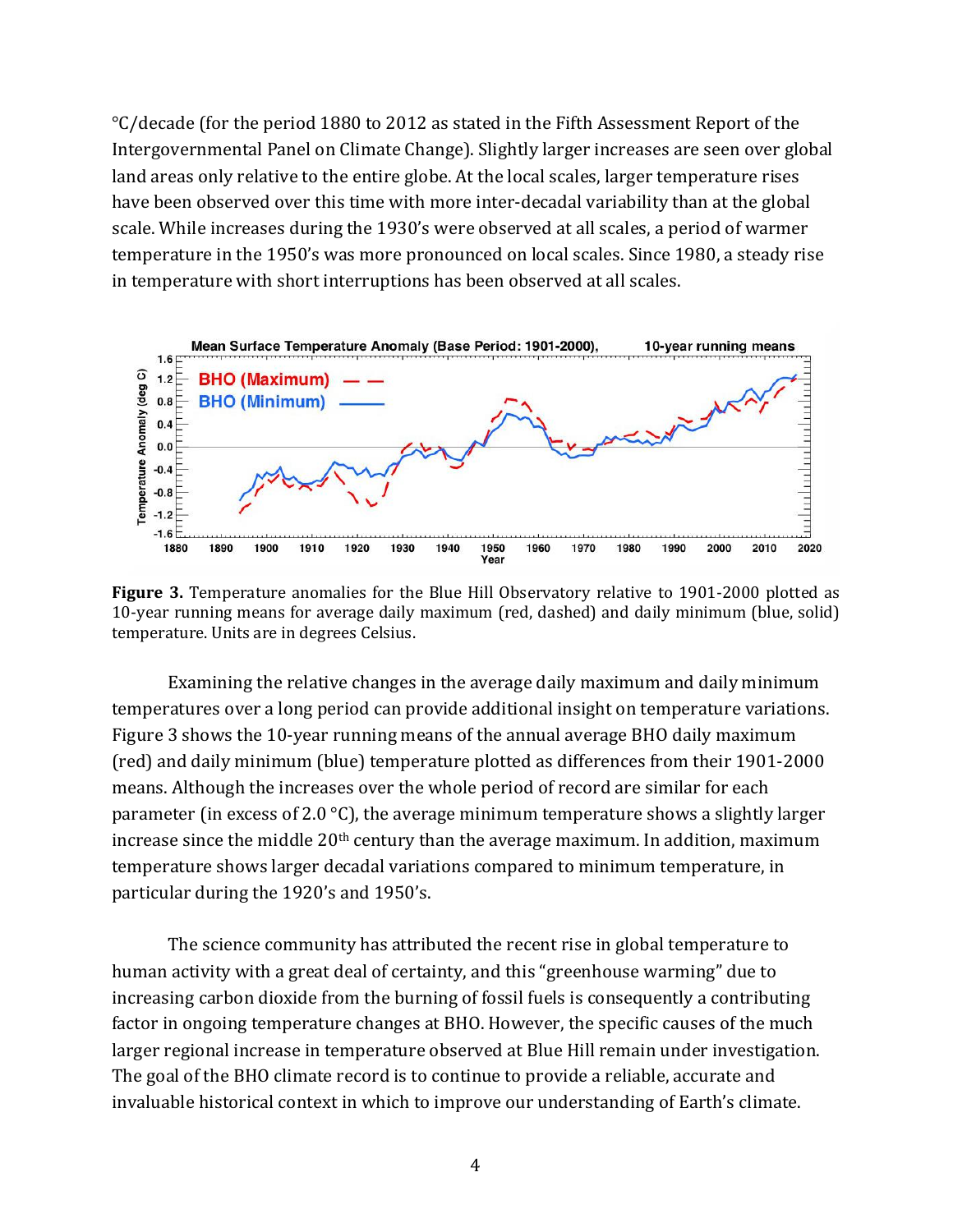## *Precipitation/Snowfall*

The highly disruptive effects of flooding events and winter snowstorms make rainfall and snowfall among the most impactful aspects of the weather, so it is especially important that changes in precipitation means and extremes be carefully monitored and investigated to improve our predictive capabilities. At Blue Hill, annual precipitation, which includes rainfall and the liquid equivalent of all frozen precipitation (snow, sleet, etc.), has shown a gradual increase in recent decades. The 30-year running mean precipitation reached a high of 137.4 cm  $(54.09 \text{ inches})$  in the last decade, which is about 15 cm  $(5.95 \text{ miles})$ inches), or roughly 12 percent, higher than the 1901-2000 mean. Figure 4 shows the BHO annual precipitation anomalies (green) relative to the 1901-2000 average plotted as a 10year running mean. Several decadal swings and a slight upward trend are apparent. A linear fit to the annual precipitation over the period 1886 to 2017 indicates a trend of +1.53 cm/decade with a better than 99.9% confidence that the trend is statistically significant. In terms of extremes, six of the ten wettest years at BHO have occurred since 1990 including 1998, the wettest year, with 180.3 cm (71.00 inches), and nine of the ten wettest years have occurred since 1970.



**Figure 4.** Precipitation anomalies for the Blue Hill Observatory relative to 1901-2000 plotted as 10year running means for total annual precipitation, which includes rainfall and melted snowfall (green, dashed) and for annual snowfall, which includes all frozen precipitation (blue, solid). Units are in cm.

Annual (Jan-Dec) snowfall over the BHO period of record has averaged 157.5 cm (62.0 inches), and large decadal variations have been observed. Figure 4 also shows the BHO annual snowfall (blue) as differences from the 1901-2000 average plotted as 10-year running means. Very apparent is the cyclical nature of snowfall over the past century with elevated periods of snowfall in the 1960's to 1970's and in recent decades, while periods of lower snowfall occurred during the 1930's to 1940's and during the 1980's to early 1990's. Although annual snowfall does show a linear increase of  $+2.28$  cm/decade since 1886, this trend is not statistically significant due in part to the large year-to-year variations.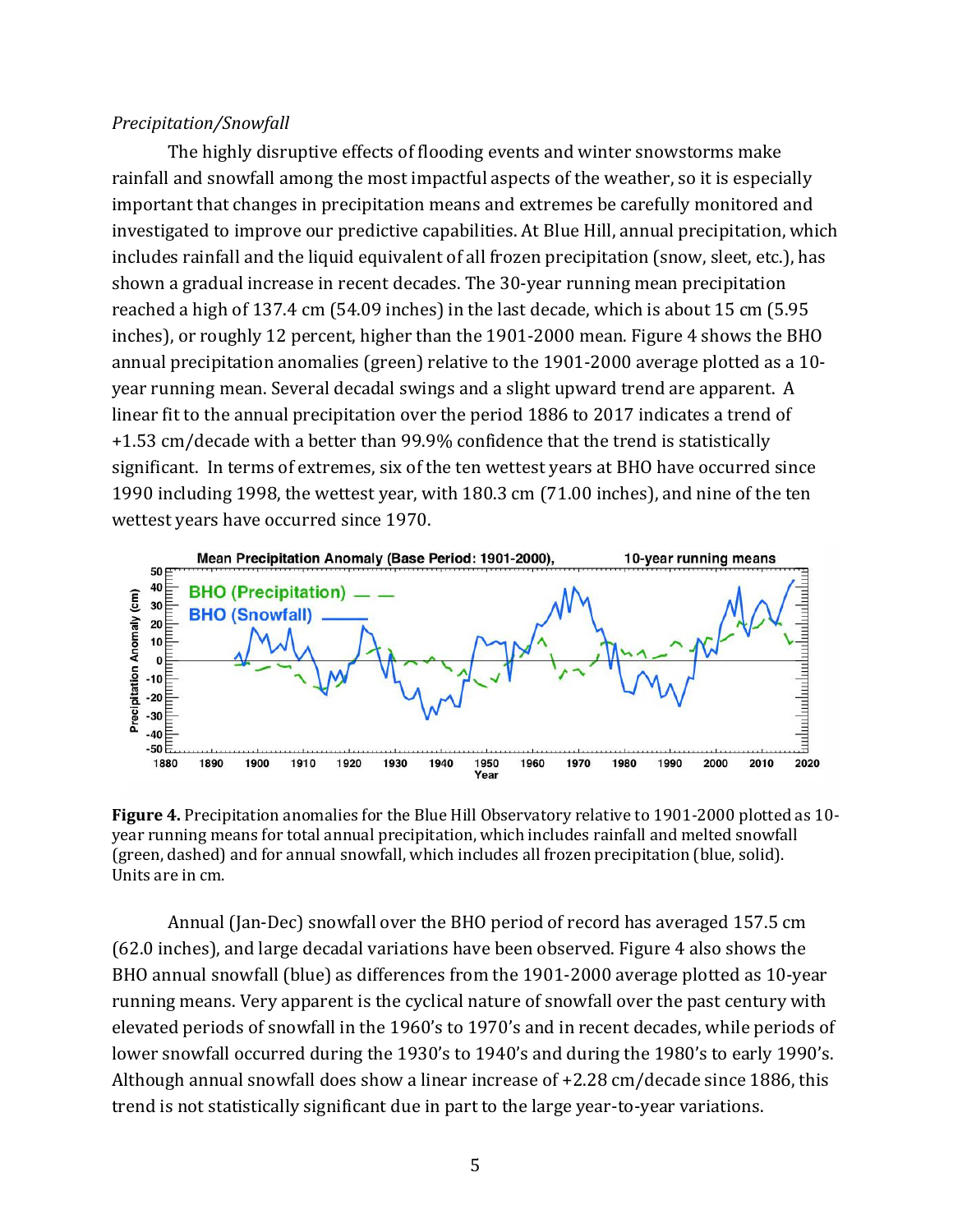Multiple measures of precipitation extremes are noticeably shifting. The mean number of precipitation events of 2.5 cm (one-inch) or more each year has increased from 14 in the mid-20<sup>th</sup> century to 16 in recent years. In addition, five months of the year have set new precipitation records since 1990. From 1885 to 1990, 12 seasons exceeded 228 cm (90 inches) of snowfall; since 1990, nine seasons have exceeded this amount, including 2014-2015, the snowiest season on record, with 383.0 cm (150.8 inches) and 1995-1996, the previous record season, with 366.8 cm (144.4 inches). Seven of the ten largest snowstorms at BHO have occurred since 1990, and all ten have occurred since 1960.

## *Wind Speed*

One of the most dramatic changes in any climate parameter measured at Blue Hill is the steady drop in the annual mean wind speed in recent decades as shown in Figure 5. A slow decline in the 10-year mean annual wind speed (blue) that began in the 1940's became a sharper, steady drop after 1980, falling 17 percent from  $6.7 \text{ m/s}$  (15.0 mph) in that year to  $5.6 \text{ m/s}$  (12.5 mph) recently, though the decrease has begun to level off in the last few years. The cause of the decline remains under investigation, though it may be related to the shifting of mid-latitude storm tracks, and their higher winds, to higher latitudes. This so-called stilling is consistent with wind speed changes at other locations across North America and Europe.



**Figure 5.** Annual mean wind speed as measured at the Blue Hill Observatory (black, histogram) and plotted as 10-year (blue, solid) and 30-year (red, dashed) running means.